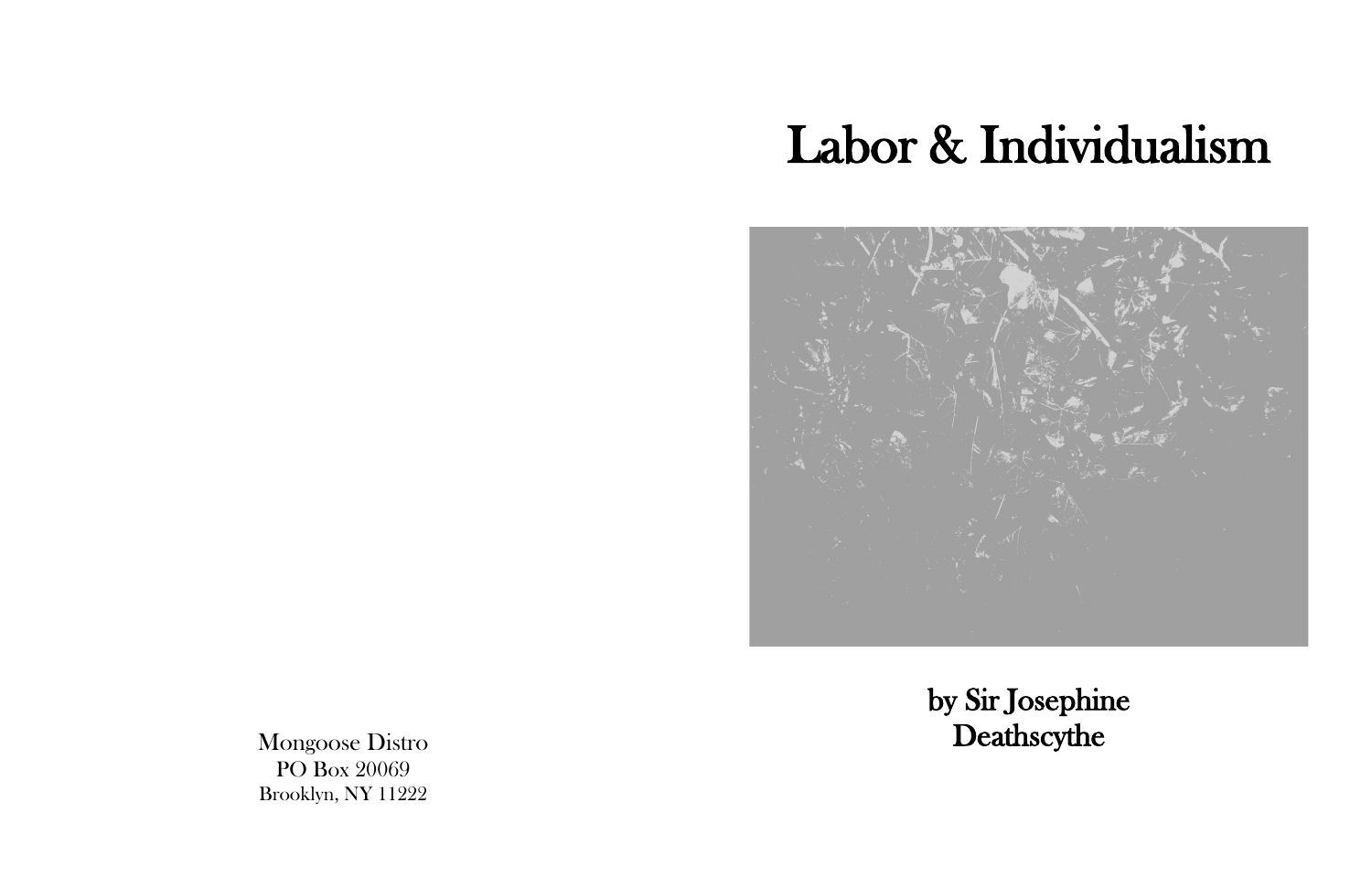see it like that, you'll say. Other people are not me and I am me. So. I either want to be my own boss or share profits with the people I work with.

But this mutualism thing is so small, so underground, people will say. The internet was once also underground, and small. And im not even saying that mutualism or geolibertarianism will be the future. I can't judge about the future. But the fact that something is small in this time, won't mean that it will always stay small.

If we see it this way, the mutualist position is somewhat aristocratic. And the capitalist position is collectivist. The capitalist is slaving around for a hierarchical collective, called 'a company'. And in their perception they are living an individualist lifestyle. But are they, or are their bosses? All these labour/might/individuality themes are also a sort of taboo, because both the workers and the bosses, don't want to talk about the ugly parts of daily live. Because it will lead to tensions, and people want to keep the peace.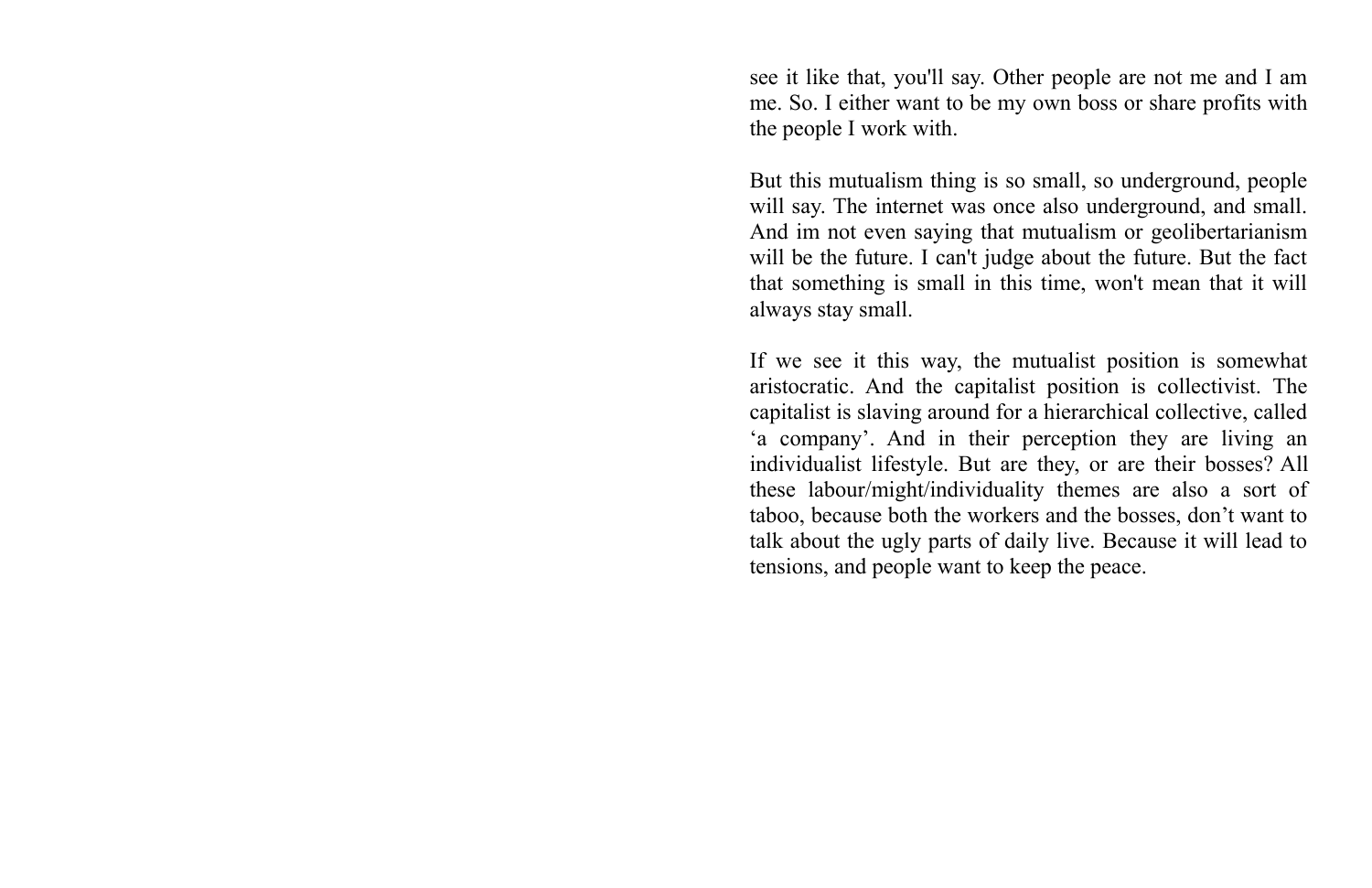I don't think capitalism is really individualistic. It is individualistic (!), says the libertarian. Well, we disagree, seemingly.

What is work? Effort. And for that effort you get money. And what is money? Money means having options. Money is power. So, you make an effort to gain opportunities and power.

The radical left doesn't like money, because the radical left doesn't want you to demand anything for yourself. The Radical Left believes that you work for society, not for your own desires. The left doesn't want you to have power. Only the party/the collective should have power. The people have power. But who are 'the people'?

Good. I have nothing against work. But I want my work to benefit mé. And this doesn't happen in communism and it doesn't happen in capitalism. Neither are purely individualistic/egoist institutions/ideologies. In communism I work for the state, the people, the working class, the country, progress, modernism, justice, solidarity, dignity, pride, love, unity and belonging. But I don't work for mé (!!)

If you reap the fruits of your labor, then you are freer than when a CEO reaps the fruits of your labor? That does not strike me as a very radical, controversial position. I find it strange that the geolibertarian and mutualistic economic theories are not getting more acclaim. Apparently people like hierarchies. Apparently people want to work for something above them. But that mutualism and geolibertarianism, its vague and niche. You can say something like that, but that irrelevant for the argumentation.

> In capitalism I work for a company, so for a CEO/shareholder. And I work to pay the landlord. So my labor is for you. My effort goes to you.

Classic 19th century libertarianism. Mutualism has never been attempted, they will say. This is not true, there have been several experiments with it in the 19th century and you still have companies that are cooperatives. But those companies are then not efficient, says the libertarian. We weren't talking about efficency. We were talking about individual freedom, not efficiency, modernism, utilitarianism, or innovation. The company with the CEO is very efficient, you say. But why should I care? If my work doesn't benefit me, what do I care that the company is doing really well? I wont profit from it. All the profit goes to the CEO's. Why should i care, that the company is so efficient, and customerfriendly, or whatever.

Then they say: but you are the company and the company is you. That's what managers say, things like that. Yes, I've never experienced it that way. As long as I don't control my workplace and see the profit, I don't feel like I'm part of that company. I am in an alienated position. But other people don't